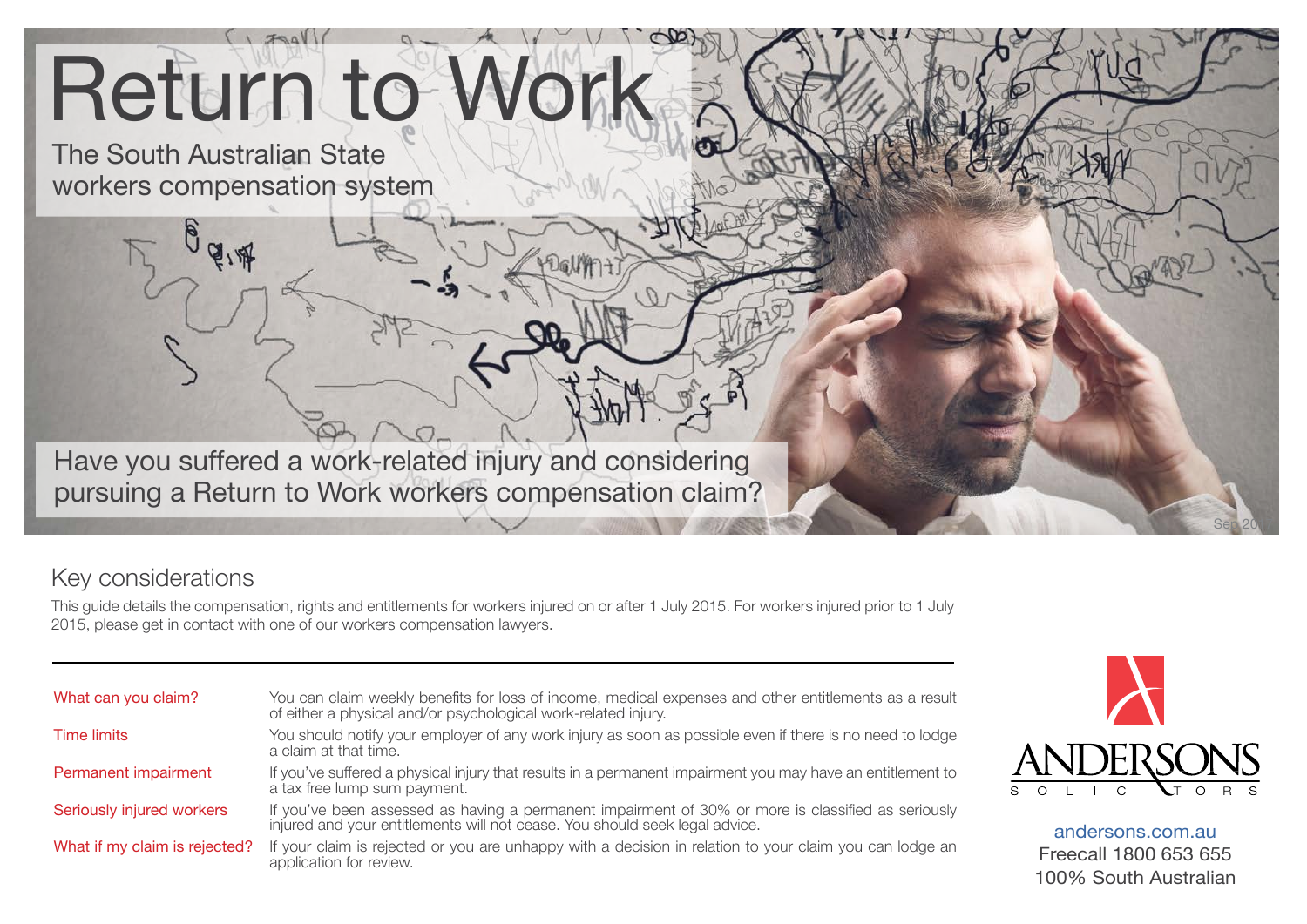# Injured at work?

If you have an injury or disease arising out of your employment, you may be entitled to compensation. The process for claiming compensation through Return to Work SA can be complicated. At Andersons, we try to make the process easier for you by providing you with the right information and working with you through the claims process.

# Who can claim South Australian workers compensation?

Return to Work SA covers injured workers including part-time and full-time workers, casual workers, labour hire workers and in some cases contractors and the self-employed. Return to Work SA is a State based compensation system. It is important to note that some workers will be covered by Comcare, rather than Return to Work SA. If you are unsure which compensation scheme covers you, contact Andersons for advice.

# What can I claim?

If you have sustained a workplace injury you may be entitled to the following compensation, irrespective of who was at fault or who was responsible for your injury:

- Workers compensation benefits such as weekly payments for loss of income (maximum entitlement of 104 weeks from the date of incapacity);
- Medical and rehabilitation expenses (maximum of 52 weeks once weekly payments cease);
- Lump sum compensation for non-economic loss;
- Lump sum compensation for economic loss (unless seriously injured cases); and
- Common law damages (in some cases).

# Weekly payments for loss of income

Weekly payments are based on an average of your pre-injury earnings over the 12 months immediately before your injury. Your "earnings" include the following:

- Basic wages;
- Allowances; and
- Overtime (if ongoing and regular).

Your weekly payments can be paid by your employer, Return to Work SA or a self-insured employer. For the first 52 weeks from the first date of your incapacity as a result of your work related injury you are paid your average weekly earnings rate.

After 52 weeks there is a reduction in payments to 80% of your average weekly earnings rate. Payment at the 80% rate continues for the next 52 weeks.

If your claim for Return to Work SA weekly payments is rejected or your payments cease or are reduced and you believe that decision is incorrect, you should contact Andersons for a free initial consultation.

#### Medical & rehabilitation expenses

You are entitled to reasonable medical and rehabilitation expenses for treatment required as a result of your work related injury, and these may include:

- Hospital and nursing services;
- Medical treatment (including doctors, specialists and medication);
- Rehabilitation like physiotherapy, psychology, vocational services, occupational therapists and gym memberships;
- Home help including domestic and gardening services;
- Travel expenses.

From 1 July 2015 injured workers are entitled to receive medical and rehabilitation expenses whilst in receipt of income maintenance payments and for a period of up to 52 weeks after income maintenance ceases.

#### Lump sum payments

If your injury results in a permanent impairment, you may be entitled to a lump sum payment. You must be assessed by an accredited permanent impairment assessor.

This assessor will determine your Whole Person Impairment ('WPI') and using the required assessment criteria, a determination of your WPI resulting in a percentage of impairment will be made.

There are two types of lump sum payments; non-economic loss and economic loss.

Non-economic loss is for the functional loss due to your injury.

Economic loss takes into account the loss of future earnings beyond cessation of income maintenance payments.

Your WPI must be 5% or more to qualify for a non-economic loss lump sum payment. Workers with psychiatric injuries are not eligible to receive non-economic loss lump sum payments from Return to Work SA.

If your WPI is between 5% and 29% you will also qualify for an economic loss lump sum payment. Workers with psychiatric injuries are not eligible to receive economic loss lump sum payments from Return to Work SA.

You must contact Andersons to determine your rights and entitlements in relation to lump sum payment applications.

# Seriously injured workers

If you are classed as a "seriously injured worker", income maintenance payments continue until retirement age.

You will be entitled to reasonable medical and rehabilitation expenses for life.

Seriously injured workers are not entitled to an economic loss lump sum payment as you will receive ongoing weekly income maintenance payments.

Seriously injured workers may also be entitled to common law compensation in certain circumstances.